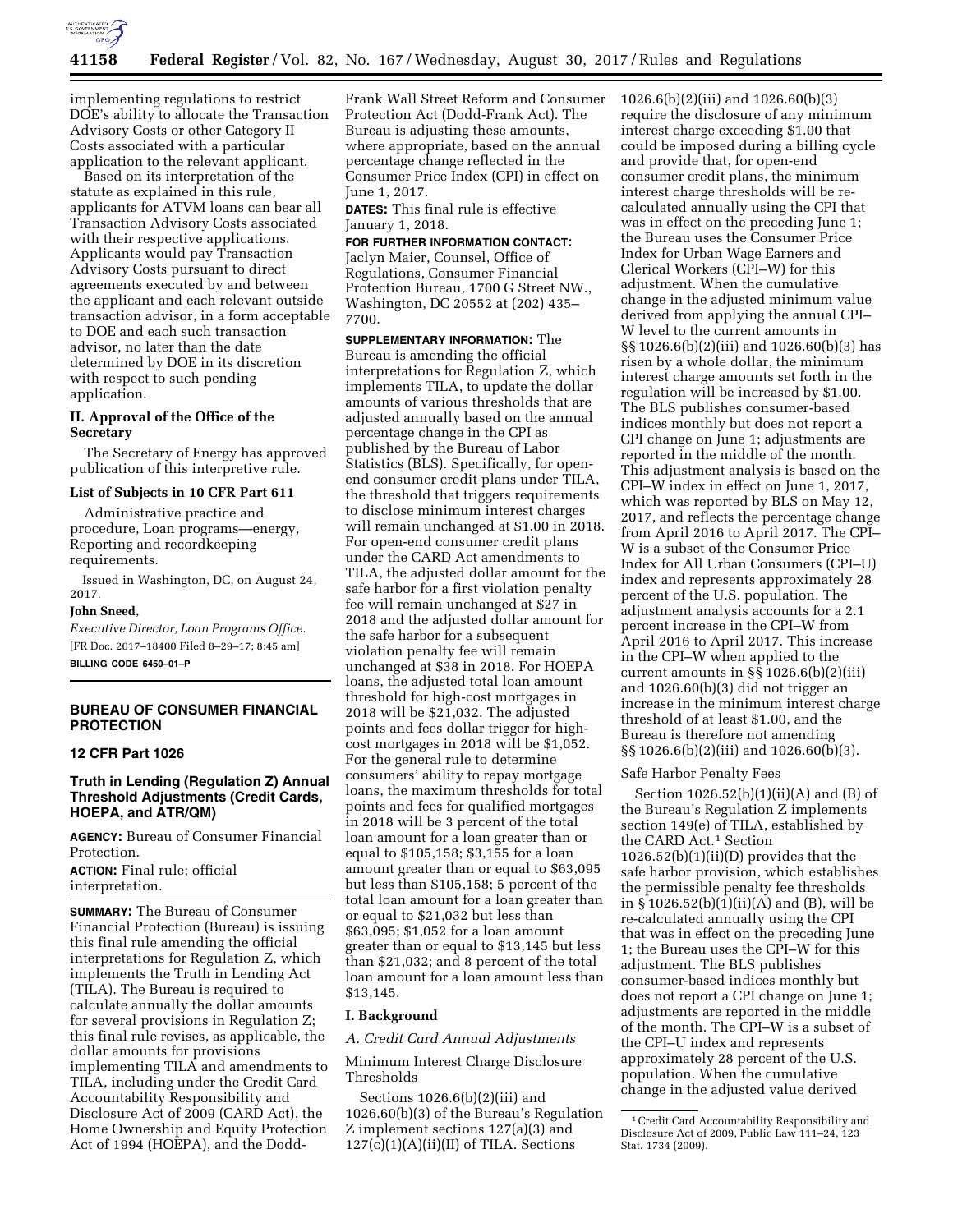from applying the annual CPI–W level to the current amounts in § 1026.52(b)(1)(ii)(A) and (B) has risen by a whole dollar, those amounts will be increased by \$1.00. Similarly, when the cumulative change in the adjusted value derived from applying the annual CPI– W level to the current amounts in § 1026.52(b)(1)(ii)(A) and (B) has decreased by a whole dollar, those amounts will be decreased by \$1.00. See comment 52(b)(1)(ii)–2. The 2018 adjustment analysis is based on the CPI– W index in effect on June 1, 2017, which was reported by BLS on May 12, 2017, and reflects the percentage change from April 2016 to April 2017. The 2.1 percent increase in the CPI–W from April 2016 to April 2017 did not trigger an increase in the first violation safe harbor penalty fee of \$27 or the subsequent violation safe harbor penalty fee of \$38, and the Bureau is therefore not amending § 1026.52(b)(1)(ii)(A) and (B) for the 2018 calendar year.

## *B. HOEPA Annual Threshold Adjustments*

Section 1026.32(a)(1)(ii) of the Bureau's Regulation Z implements section 1431 of the Dodd-Frank Act,2 which amended the HOEPA points and fees coverage test. Under § 1026.32(a)(1)(ii)(A) and (B), when determining whether a transaction is a high-cost mortgage, the determination of the applicable points and fees coverage test is based upon whether the total loan amount is for \$20,000 or more, or for less than \$20,000. Section 1026.32(a)(1)(ii) provides that this threshold amount be recalculated annually using the CPI index in effect on June 1; the Bureau uses the CPI–U for this adjustment. The CPI–U is based on all urban consumers and represents approximately 88 percent of the U.S. population. The BLS publishes consumer-based indices monthly but does not report a CPI change on June 1; adjustments are reported in the middle of each month. The 2018 adjustment is based on the CPI–U index in effect on June 1, which was reported by BLS on May 12, 2017, and reflects the percentage change from April 2016 to April 2017. The adjustment to the \$20,000 figure being adopted here reflects a 2.2 percent increase in the CPI–U index for this period and is rounded to whole dollars for ease of compliance.

Under § 1026.32(a)(1)(ii)(B) the HOEPA points and fees dollar trigger is \$1,000. Section 1026.32(a)(1)(ii)(B)

provides that this threshold amount will be recalculated annually using the CPI index in effect on June 1; the Bureau uses the CPI–U for this adjustment. The 2018 adjustment is based on the CPI–U index in effect on June 1, which was reported by BLS on May 12, 2017, and reflects the percentage change from April 2016 to April 2017. The adjustment to the \$1,000 figure being adopted here reflects a 2.2 percent increase in the CPI–U index for this period and is rounded to whole dollars for ease of compliance.

# *C. Ability To Repay and Qualified Mortgages Annual Threshold Adjustments*

The Bureau's Regulation Z implements sections 1411 and 1412 of the Dodd-Frank Act, which generally require creditors to make a reasonable, good faith determination of a consumer's ability to repay any consumer credit transaction secured by a dwelling, and establishes certain protections from liability under this requirement for qualified mortgages. Under § 1026.43(e)(3)(i), a covered transaction is not a qualified mortgage if the transaction's points and fees exceed: 3 Percent of the total loan amount for a loan amount greater than or equal to \$100,000; \$3,000 for a loan amount greater than or equal to \$60,000 but less than \$100,000; 5 percent of the total loan amount for loans greater than or equal to \$20,000 but less than \$60,000; \$1,000 for a loan amount greater than or equal to \$12,500 but less than \$20,000; or 8 percent of the total loan amount for loans less than \$12,500. Section 1026.43(e)(3)(ii) provides that the limits and loan amounts in § 1026.43(e)(3)(i) are recalculated annually for inflation using the CPI–U index in effect on June 1. The CPI–U is based on all urban consumers and represents approximately 88 percent of the U.S. population. The BLS publishes consumer-based indices monthly but does not report a CPI change on June 1; adjustments are reported in the middle of each month. The 2018 adjustment is based on the CPI–U index in effect on June 1, which was reported by BLS on May 12, 2017, and reflects the percentage change from April 2016 to April 2017. The adjustment to the 2017 figures being adopted here reflects a 2.2 percent increase in the CPI–U index for this period and is rounded to whole dollars for ease of compliance.

# **II. Adjustment and Commentary Revision**

#### *A. Credit Card Annual Adjustments*

Minimum Interest Charge Disclosure Thresholds—§§ 1026.6(b)(2)(iii) and 1026.60(b)(3)

The minimum interest charge amounts for §§ 1026.6(b)(2)(iii) and 1026.60(b)(3) will remain unchanged at \$1.00 for the year 2018. Accordingly, the Bureau is not amending these sections of Regulation Z.

#### Safe Harbor Penalty Fees— § 1026.52(b)(1)(ii)(A) and (B)

The safe harbor penalty fee amounts remain unchanged at \$27 for § 1026.52(b)(1)(ii)(A) (first violation safe harbor penalty fee) and \$38 for § 1026.52(b)(1)(ii)(B) (subsequent violation safe harbor penalty fee) for the year 2018. Accordingly, the Bureau is not amending these sections of Regulation Z. The Bureau is amending comment 52(b)(1)(ii)–2.i to preserve a list of the historical thresholds for this provision.

## *B. HOEPA Annual Threshold Adjustment—Comments 32(a)(1)(ii)–1 and –3*

Effective January 1, 2018, for purposes of determining under § 1026.32(a)(1)(ii) the points and fees coverage test under HOEPA to which a transaction is subject, the total loan amount threshold is \$21,032, and the adjusted points and fees dollar trigger under § 1026.32(a)(1)(ii)(B) is \$1,052. When the total loan amount for a transaction is \$21,032 or more, and the points and fees amount exceeds 5 percent of the total loan amount, the transaction is a high-cost mortgage. When the total loan amount for a transaction is less than \$21,032, and the points and fees amount exceeds the lesser of the adjusted points and fees dollar trigger of \$1,052 or 8 percent of the total loan amount, the transaction is a high-cost mortgage. The Bureau is amending comments  $32(a)(1)(ii)-1$  and  $-3$ , which list the adjustments for each year, to reflect for 2018 the new loan amount dollar threshold and the new points and fees dollar trigger, respectively.

## *C. Ability To Repay and Qualified Mortgages Annual Threshold Adjustments*

Effective January 1, 2018, for purposes of determining whether a covered transaction is a qualified mortgage under § 1026.43(e), a covered transaction is not a qualified mortgage if, pursuant to § 1026.43(e)(3), the transaction's total points and fees exceed 3 percent of the total loan

<sup>2</sup> Dodd-Frank Wall Street Reform and Consumer Protection Act, Public Law 111–203, 124 Stat. 1376 (2010).